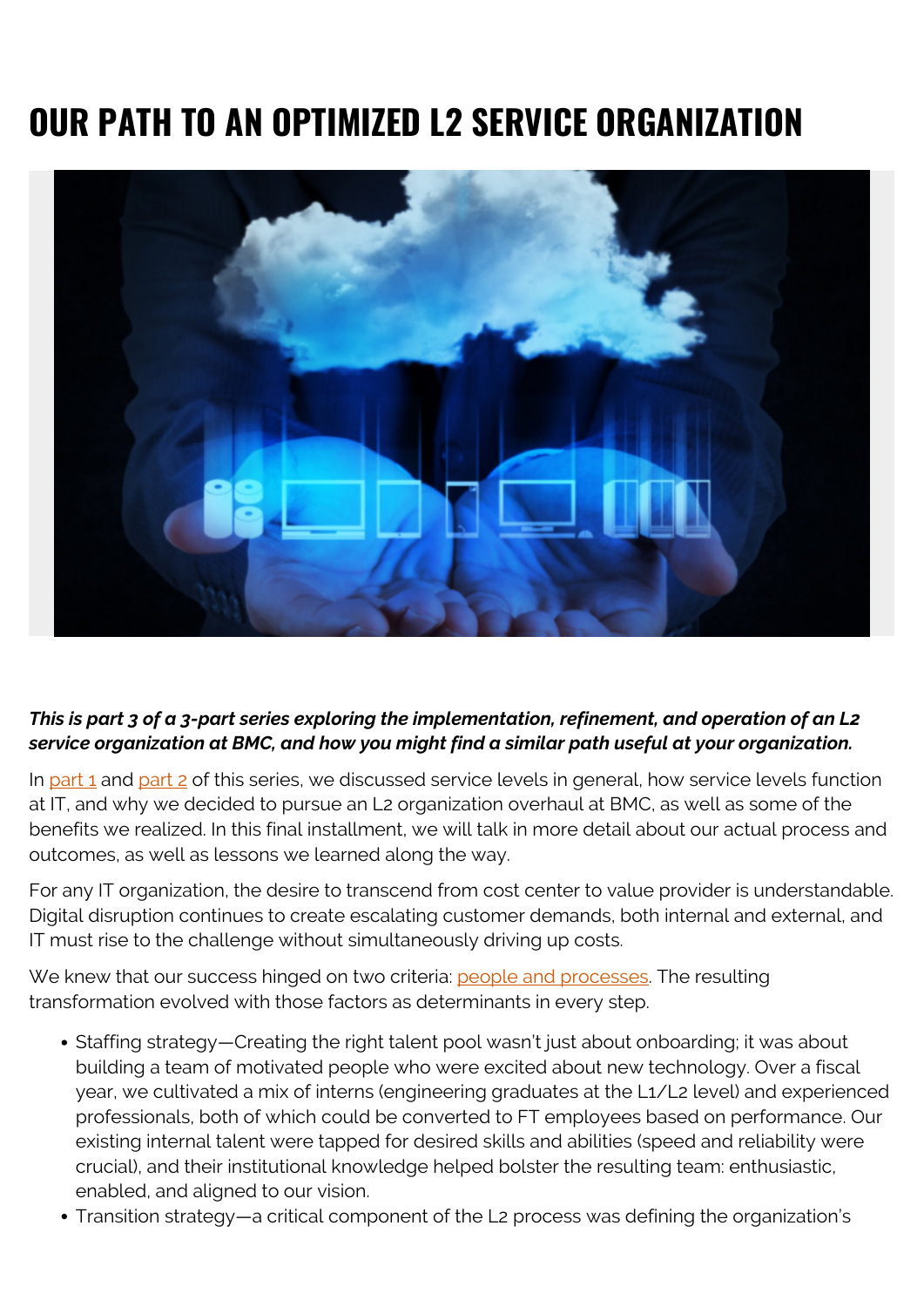scope of services. In our case, we designed with a focus around corrective, preventive, perfective, and adaptive activities. These included:

- Creating and updating existing knowledge repositories
- Ensuring that regular maintenance schedules were created and maintained for knowledge articles on various platforms
- Enabling profile-specific application and instance access for efficient support delivery
- Assisted support—we implemented a period of shadow support between service levels to ensure processes were set up correctly, that monitoring was in place, that the ticketing system was ready to accommodate the increased volume of requests, and that a proper reporting cadence had been established.
- Go live—Once our checklist had been met, RACI playbooks and other tools were engrained, and a steady state was established, we were ready for launch.

## **Optimization in Action**

With the L2 support organization live, workload optimization was our goal, knowing that every hour saved by L2 contributed to the efficiency of L3... and to our continued innovation capabilities. By segregating roles within operations and engineering, training needs became evident, and we were able to maximize retraining efforts and resources as well.

We also continued efforts across our career progression path with the mantra, "Move work down and move people up." Essentially, this means that as we were able to push work to lower levels (even to L0—automation or retirement), we repurposed our employees enabling them to move up the ladder and into more challenging roles. , With these optimization efforts in place, we were also able to listen more closely to internal customers and identify opportunities for automation and innovation with new technology. Most importantly, proven performers are recognized across the org for L2 and L3 positions, and senior performers become the next generation of IT leaders.

Besides saving an incredible number of work hours for L3, the L2 model has exposed the teams to collaboration opportunities within IT and with other business units, offering them an overarching view of operational functions and allowing them to become the VOC (voice of the customer). With that connection, necessary improvements are noted early and can be responded to more efficiently—and identified needs can be translated into technology initiatives and innovations.

This emphasis on innovation and "going lean" has reached across every aspect of our organization and includes the use of automation and AI to do away with manual, repetitive tasks. With identified patterns and trends from service requests, we were able to implement chatbots to replace L1 calls in many cases, empowering users to help themselves and further proving IT as a value driver.

Finally, as part of our sales partnership, we have been able to take the role of [Customer Zero](https://soundcloud.com/bmc-run-reinvent/episode-21-customer-zero-spotlight-cloud-adoption-and-bmc-its-reinvention-journey) with these new technologies, sharing our product experience and live demos with sales prospects. This benchmark has not only reinforced existing customer trust—it has also won new business for the company.

## **Cultural Accommodations**

As anyone who has undertaken a large organizational change can attest, feelings around job security, career growth, and knowledge opportunities must be managed carefully. Conflict and chaos can arise when results aren't in line with expectations, and we focused on diligent strategies